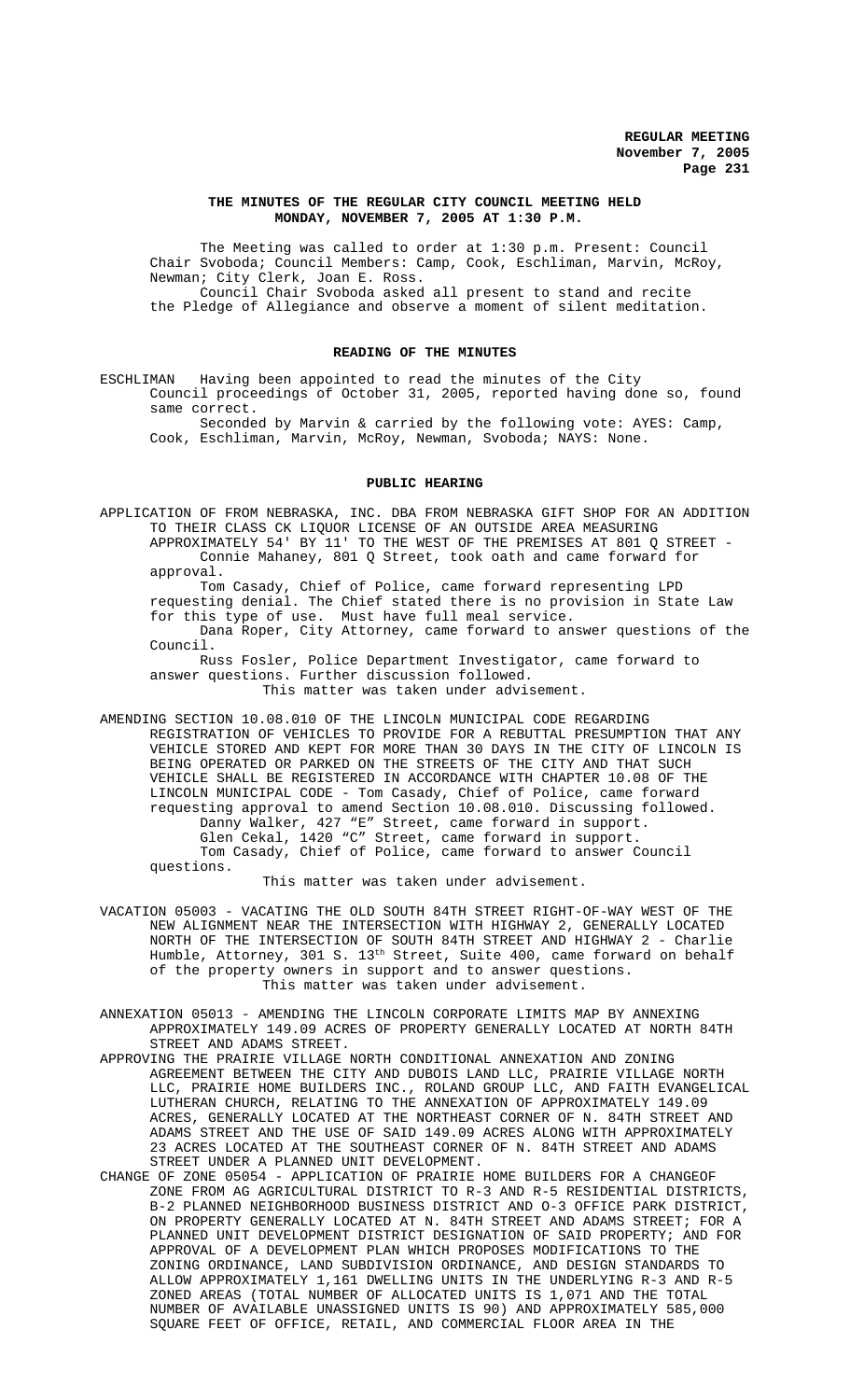UNDERLYING O-3 AND B-2 ZONED AREAS - Peter Katt, 1045 Lincoln Mall,

Suite 200, came forward on behalf of Prairie Homes to answer any questions regarding this issue.

Dan Marvin, Council Member, stated for the record: Well, I just want to enter into the record here some of the history on this particular site. As I remember, because we voted on it in Planning Commission when I had first gotten on there. This was an employment center earmarked in the Comp Plan as an employment center.

Mr. Katt answered, correct.

Mr. Marvin stated, and then there was a change brought forward because we were having a lot shortage. And I don't mean "a lot", I mean lots: single family residential lots and so there was a change to change this to a neighborhood business center with housing.

Mr. Katt stated, correct.

Mr. Marvin stated, and I look in the newspaper, it says that there'll be 742 apartments, 200 homes, and 220 townhomes, was the newspaper correct on this?

Mr. Katt stated, yes, I believe that breakdown is correct and that would also be in your Council Packet.

#### **TOOK BREAK 3:10 P.M. RECONVENED 3:20 P.M.**

Richard Waldren, 7311 Ivy Lane, came forward in support. Esther Busboom, 8420 Peregrine Court, came forward in support. Jane Raybould, 4554 W Street, representing B & R Stores, came forward in opposition and to express her concerns on this matter and submitted petition signatures against a Wal-Mart being a part of this project. Further discussion followed.

Jay Voigt, 6300 Havelock Avenue, representing B & R Stores came forward in opposition and expressed his concerns.

Pat Raybould, 9501 Eastview Road, representing B & R Stores came forward in opposition and to express his concerns on this matter. Further discussion followed.

Ryan Hoage, 4646 Buffalo Creek Road, on behalf of Wal-Mart, came forward and expressed his support.

Tom Huston, 233 S. 13<sup>th</sup> Street, Suite 1900, attorney representing Wal-Mart came forward to answer questions.

Larry Keiter, 6900 Buck Circle, came forward in support.

Eldon Peterson, 1030 Daybreak Circle, came forward in support. Peter Katt, 1045 Lincoln Mall, Suite 200, came forward for rebuttal.

**\*\* END OF PUBLIC HEARING \*\***

### **MISCELLANEOUS BUSINESS - NONE**

# **COUNCIL ACTION**

## **LIQUOR RESOLUTIONS**

APPLICATION OF FROM NEBRASKA, INC. DBA FROM NEBRASKA GIFT SHOP FOR AN ADDITION TO THEIR CLASS CK LIQUOR LICENSE OF AN OUTSIDE AREA MEASURING APPROXIMATELY 54' BY 11' TO THE WEST OF THE PREMISES AT 801 Q STREET - PRIOR to reading:

CAMP Moved to delay action with public hearing for one week to November 14, 2005.

Seconded by Newman & carried by the following vote: AYES: Camp, Cook, Eschliman, Marvin, McRoy, Newman, Svoboda; NAYS: None.

# **ORDINANCES - 2ND READING & RESOLUTIONS**

AMENDING SECTION 10.08.010 OF THE LINCOLN MUNICIPAL CODE REGARDING REGISTRATION OF VEHICLES TO PROVIDE FOR A REBUTTAL PRESUMPTION THAT ANY VEHICLE STORED AND KEPT FOR MORE THAN 30 DAYS IN THE CITY OF LINCOLN IS BEING OPERATED OR PARKED ON THE STREETS OF THE CITY AND THAT SUCH VEHICLE SHALL BE REGISTERED IN ACCORDANCE WITH CHAPTER 10.08 OF THE LINCOLN MUNICIPAL CODE - CLERK read an ordinance, introduced by Eschliman, amending Section 10.08.010 of the Lincoln Municipal Code regarding registration of vehicles to provide for a rebuttable presumption that any vehicle stored and kept for more than thirty days in the City of Lincoln is being operated or parked on the streets of the city and that such vehicle shall be registered in accordance with Chapter 10.08 of the Lincoln Municipal Code; and repealing Section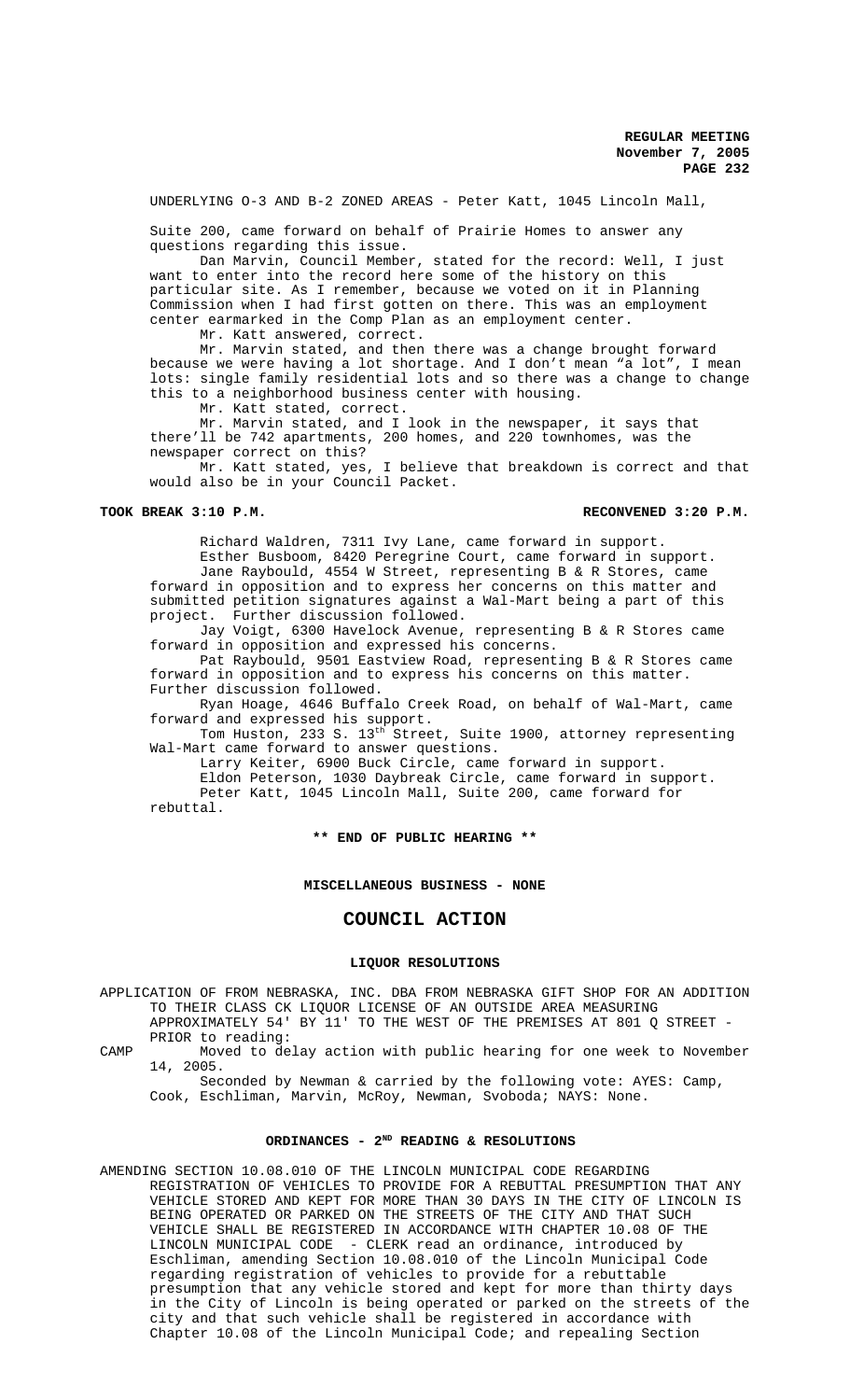10.08.010 of the Lincoln Municipal Code as hitherto existing, the second time.

- VACATION 05003 VACATING THE OLD SOUTH 84TH STREET RIGHT-OF-WAY WEST OF THE NEW ALIGNMENT NEAR THE INTERSECTION WITH HIGHWAY 2, GENERALLY LOCATED<br>NORTH OF THE INTERSECTION OF SOUTH 84TH STREET AND HIGHWAY 2 - CLERK NORTH OF THE INTERSECTION OF SOUTH 84TH STREET AND HIGHWAY 2 read an ordinance, introduced by Eschliman, vacating the old South  $84<sup>th</sup>$ Street right-of-way west of the new alignment near the intersection with Highway 2, generally located north of the intersection of south  $84<sup>th</sup>$ Street and Highway 2, and retaining title thereto in the City of Lincoln, Lancaster County, Nebraska, the second time.
- ANNEXATION 05013 AMENDING THE LINCOLN CORPORATE LIMITS MAP BY ANNEXING APPROXIMATELY 149.09 ACRES OF PROPERTY GENERALLY LOCATED AT NORTH 84TH STREET AND ADAMS STREET. (RELATED ITEMS: 05-164, 05R-262, 05-165) PRIOR to reading:
- COOK Moved to continue public hearing on Bill 05-164 to November 28, 2005.

Seconded by Newman & carried by the following vote: AYES: Camp, Cook, Eschliman, Marvin, McRoy, Newman, Svoboda; NAYS: None.

- CLERK Read an ordinance, introduced by Eschliman, annexing and including the below described land as part of the City of Lincoln, Nebraska and amending the Corporate Limits Map attached to and made a part of Ordinance No. 18208, to reflect the extension of the corporate limits boundary of the City of Lincoln, Nebraska established and shown thereon, the second time.
- APPROVING THE PRAIRIE VILLAGE NORTH CONDITIONAL ANNEXATION AND ZONING AGREEMENT BETWEEN THE CITY AND DUBOIS LAND LLC, PRAIRIE VILLAGE NORTH LLC, PRAIRIE HOME BUILDERS INC., ROLAND GROUP LLC, AND FAITH EVANGELICAL LUTHERAN CHURCH, RELATING TO THE ANNEXATION OF APPROXIMATELY 149.09 ACRES, GENERALLY LOCATED AT THE NORTHEAST CORNER OF N. 84TH STREET AND ADAMS STREET AND THE USE OF SAID 149.09 ACRES ALONG WITH APPROXIMATELY 23 ACRES LOCATED AT THE SOUTHEAST CORNER OF N. 84TH STREET AND ADAMS STREET UNDER A PLANNED UNIT DEVELOPMENT. (RELATED ITEMS: 05-164, 05R-262, 05-165) - PRIOR to reading:
- COOK Moved to continue public hearing on Bill 05R-262 to November 28, 2005. Seconded by Newman & carried by the following vote: AYES: Camp,

Cook, Eschliman, Marvin, McRoy, Newman, Svoboda; NAYS: None.

- CHANGE OF ZONE 05054 APPLICATION OF PRAIRIE HOME BUILDERS FOR A CHANGE OF ZONE FROM AG AGRICULTURAL DISTRICT TO R-3 AND R-5 RESIDENTIAL DISTRICTS, B-2 PLANNED NEIGHBORHOOD BUSINESS DISTRICT AND O-3 OFFICE PARK DISTRICT, ON PROPERTY GENERALLY LOCATED AT N. 84TH STREET AND ADAMS STREET; FOR A PLANNED UNIT DEVELOPMENT DISTRICT DESIGNATION OF SAID PROPERTY; AND FOR APPROVAL OF A DEVELOPMENT PLAN WHICH PROPOSES MODIFICATIONS TO THE ZONING ORDINANCE, LAND SUBDIVISION ORDINANCE, AND DESIGN STANDARDS TO ALLOW APPROXIMATELY 1,161 DWELLING UNITS IN THE UNDERLYING R-3 AND R-5 ZONED AREAS (TOTAL NUMBER OF ALLOCATED UNITS IS 1,071 AND THE TOTAL NUMBER OF AVAILABLE UNASSIGNED UNITS IS 90) AND APPROXIMATELY 585,000 SQUARE FEET OF OFFICE, RETAIL, AND COMMERCIAL FLOOR AREA IN THE UNDERLYING O-3 AND B-2 ZONED AREAS. (RELATED ITEMS: 05-164, 05R-262, 05- 165) - PRIOR to reading:
- COOK Moved to continue public hearing on Bill 05-165 to November 28, 2005.

Seconded by Newman & carried by the following vote: AYES: Camp, Cook, Eschliman, Marvin, McRoy, Newman, Svoboda; NAYS: None.

CLERK Read an ordinance, introduced by Eschliman, amending the City of Lincoln Zoning District Maps attached to and made a part of Title 27 of the Lincoln Municipal Code, changing the boundaries of the districts established and shown on said City of Lincoln Zoning District Maps as provided in Section 27.05.020 of the Lincoln Municipal Code and approving the designation of the area hereinafter described as a planned unit development, the second time.

# **RESOLUTIONS**

REAPPOINTING MOE CARLTON, DEAN CLAWSON, KENNETH ORR, AND MABEL STAMLER TO THE VETERANS MEMORIAL GARDEN ADVISORY BOARD FOR THREE-YEAR TERMS EXPIRING NOVEMBER 1, 2008 - CLERK read the following resolution, introduced by Robin Eschliman, who moved its adoption:

A-83620 BE IT RESOLVED by the City Council of the City of Lincoln, Nebraska:

That the reappointment of Moe Carlton, Dean Clawson, Kenneth Orr, and Mabel Stamler to the Veterans Memorial Garden Advisory Board for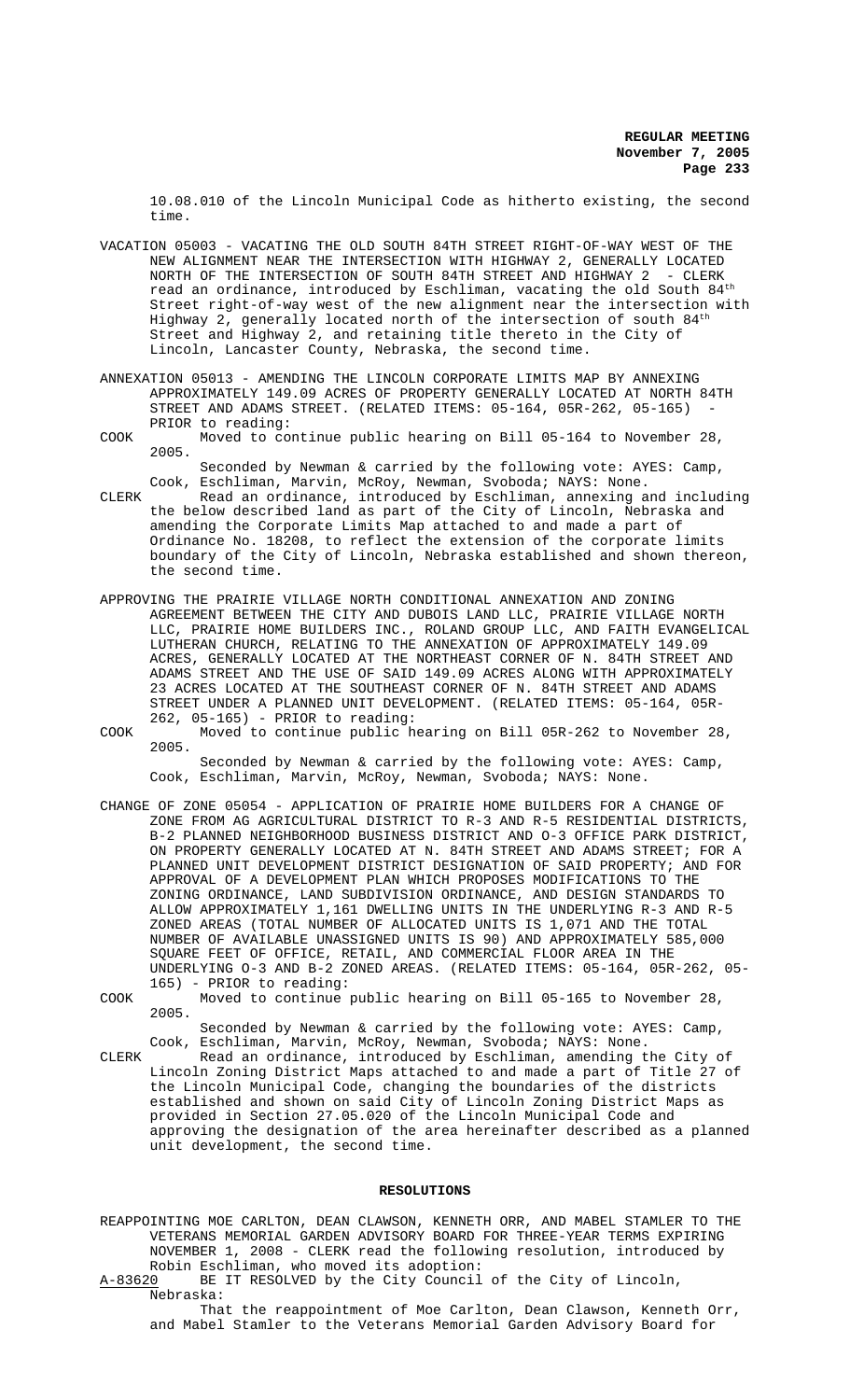three-year terms expiring November 1, 2008, is hereby approved. Introduced by Robin Eschliman Seconded by Marvin & carried by the following vote: AYES: Camp, Cook, Eschliman, Marvin, McRoy, Newman, Svoboda; NAYS: None.

APPROVING A REAL ESTATE PURCHASE AGREEMENT BETWEEN THE CITY AND HERBERT J. FRIEDMAN, RICHARD A. JOHNSON, AND STUART MARX FOR THE PURCHASE OF LOTS 11 AND 12, BLOCK 130, ORIGINAL PLAT, AND LOTS A AND B, BILLINGSLEY'S SUBDIVISION OF LOT 1 AND ALL OF LOT 2, BLOCK 145, ORIGINAL PLAT, LINCOLN, LANCASTER COUNTY, NEBRASKA - PRIOR to reading:

COOK Moved to delay action on Bill 05R-260 for one week to November 14, 2005.

Seconded by Marvin & carried by the following vote: AYES: Camp, Cook, Marvin, McRoy, Newman, Svoboda; NAYS: None; ABSTAINED: Eschliman.

- USE PERMIT 154A APPLICATION OF LINCOLN FEDERAL BANCORP, INC. TO AMEND WILDERNESS HILLS COMMERCIAL CENTER TO ADJUST THE FRONT YARD SETBACK FROM 50 FEET TO ZERO FEET ALONG ALL PRIVATE ROADWAYS, AND TO ADJUST THE FRONT YARD SETBACK FROM 15 FEET TO 10 FEET WHERE ADJACENT TO 70' WIDE RIGHT-OF-WAY AND FROM 20 FEET TO 15 FEET WHERE ADJACENT TO 65' WIDE RIGHT-OF-WAY ALONG YANKEE HILL ROAD, ON PROPERTY GENERALLY LOCATED SOUTHEAST OF THE INTERSECTION OF SOUTH 27TH STREET AND YANKEE HILL ROAD - CLERK read the following resolution, introduced by Robin Eschliman, who moved its adoption:<br>A-83622 WHE
- A-83622 MHEREAS, Lincoln Federal Bancorp, Inc. has submitted an application in accordance with Section 27.27.080 of the Lincoln Municipal Code designated as Use Permit No. 154A to amend Wilderness Hills Commercial Center to adjust the front yard setback from 50 feet to zero feet along all private roadways, and to adjust the front yard setback for parking areas from 15 feet to 10 feet where adjacent to 70 foot wide right-of-way from the centerline along Yankee Hill Road and from 20 feet to 15 feet where adjacent to 65 foot wide right-of-way from the centerline along Yankee Hill Road on property generally located southeast of the intersection of South 27th Street and Yankee Hill Road, and legally described to wit:

Lot 48, I.T. located in the Northwest Quarter of Section 30, Township 9 North, Range 7 East of the 6th P.M., Lancaster County, Nebraska, and more particularly described as follows:

Beginning at the northeast corner of said Lot 48 I.T., also being on the south right-of-way line of Yankee Hill Road; thence south 00 degrees 09 minutes 12 seconds east, 619.62 feet; thence southerly on a 530.00 foot radius curve to the right, an arc length of 162.28 feet (long chord bears south 08 degrees 37 minutes 06 seconds west, 161.65 feet); thence south 17 degrees 23 minutes 24 seconds west, 377.26 feet to the north right-of-way line of Wilderness Hills Boulevard; thence on said north right-of-way line for the next 10 courses, westerly on a 2,642.00 foot radius curve to the left, an arc length of 295.82 feet (long chord bears north 85 degrees 14 minutes 44 seconds west, 295.66 feet); thence westerly on a 90.00 foot radius curve to the left, an arc length of 196.66 feet (long chord bears north 89 degrees 44 minutes 11 seconds west, 159.81 feet); thence south 89 degrees 50 minutes 48 seconds west, 235.49 feet; thence westerly on a 1,242.00 foot radius curve to the left, an arc length of 325.15 feet (long chord bears south 82 degrees 20 minutes 48 seconds west, 324.23 feet); thence south 74 degrees 50 minutes 48 seconds west, 242.95 feet; thence north 66 degrees 19 minutes 13 seconds west, 31.90 feet; thence south 75 degrees 58 minutes 06 seconds west, 56.14 feet; thence south 22 degrees 25 minutes 24 seconds west, 23.56 feet; thence westerly on a 358.00 foot radius curve to the right, an arc length of 52.03 feet (long chord bears south 85 degrees 41 minutes 00 seconds west, 51.98 feet); thence south 89 degrees 50 minutes 48 seconds west, 263.48 feet to the east right-of-way line of South 27th Street; thence on said east right-of-way line for the next two courses, north 00 degrees 02 minutes 46 seconds west, 1,165.23 feet; thence north 44 degrees 22 minutes 06 seconds east, 64.26 feet to the south right-of-way line of Yankee Hill Road; thence on said south right-of-way line for the next five courses,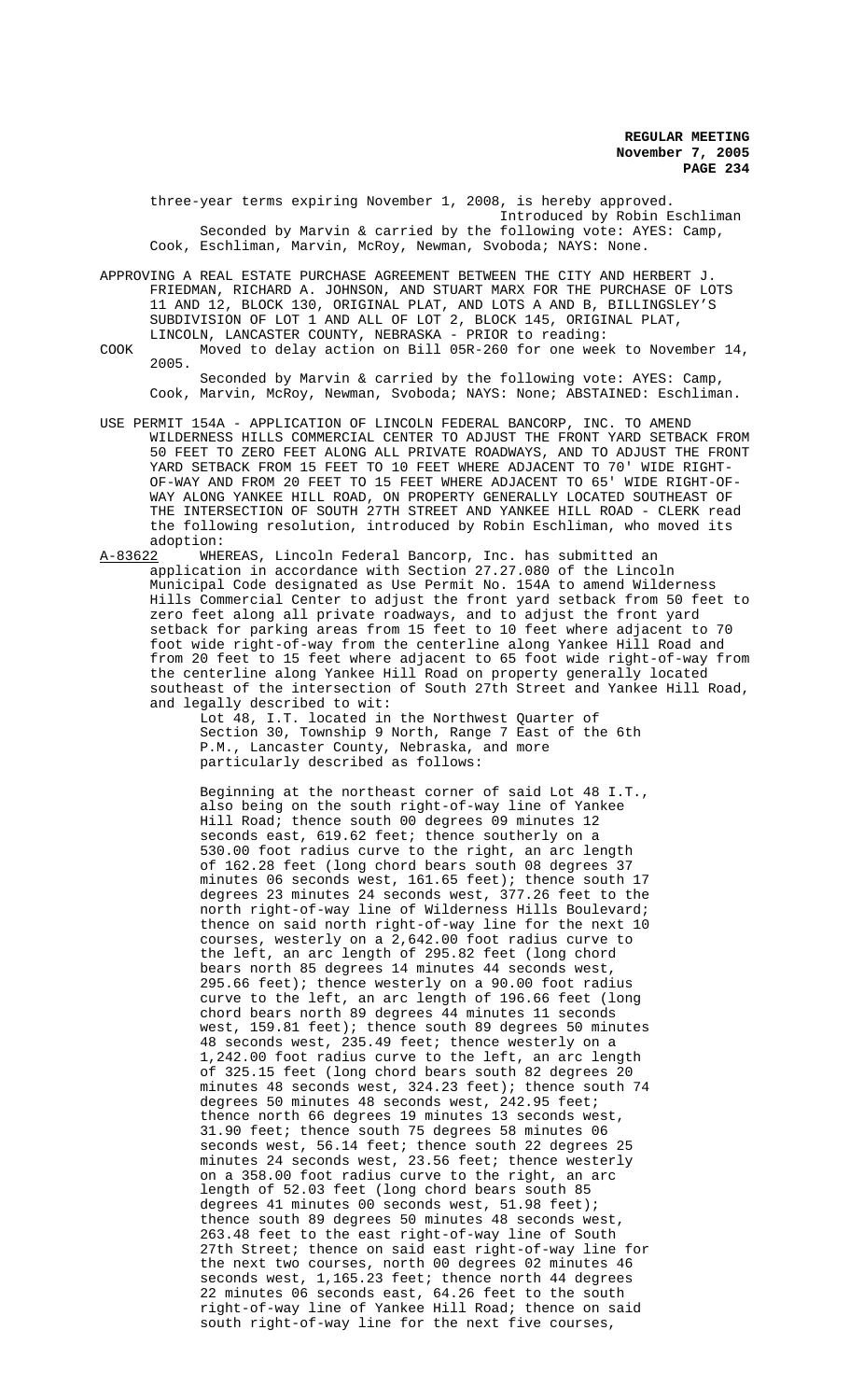north 88 degrees 46 minutes 00 seconds east, 636.72 feet; thence south 00 degrees 03 minutes 59 seconds east, 10.00 feet; thence north 88 degrees 46 minutes 00 seconds east, 676.59 feet; thence north 00 degrees 04 minutes 18 seconds west, 10.00 feet; thence north 88 degrees 46 minutes 00 seconds east, 432.16 feet to the point of beginning, containing 1,998,213.10 square feet (45.87 acres) more or less;

WHEREAS, the real property adjacent to the area included within the site plan for this use permit will not be adversely affected; and

WHEREAS, said site plan together with the terms and conditions hereinafter set forth are consistent with the intent and purpose of Title 27 of the Lincoln Municipal Code to promote the public health, safety, and general welfare.

NOW, THEREFORE, BE IT RESOLVED by the City Council of the City of Lincoln, Nebraska:

That the application of Lincoln Federal Bancorp, Inc., hereinafter referred to as "Permittee", to amend Wilderness Hills Commercial Center to adjust the front yard setback from 50 feet to zero feet along all private roadways, and to adjust the front yard setback for parking areas from 15 feet to 10 feet where adjacent to 70 foot wide right-of-way from the centerline along Yankee Hill Road and from 20 feet to 15 feet where adjacent to 65 foot wide right-of-way from the centerline along Yankee Hill Road on the property legally described above be and the same is hereby granted under the provisions of Section 27.27.080 of the Lincoln Municipal Code upon condition that construction and operation of said office and commercial space be in strict compliance with said application, the site plan, and the following additional express terms,

conditions, and requirements:<br>1. This approval adj This approval adjusts the front yard setback from 50' to 0' along all the private roadways, and the front yard setback from 15' to 10' where adjacent to 70' wide right-of-way and from 20' to 15' where adjacent to 65' wide right-of-way along Yankee Hill Road.

2. Before receiving building permits:<br>a. The Permittee must submit a r

The Permittee must submit a revised final plan

- including 5 copies and the plans are acceptable. b. The construction plans shall comply with the approved plans.
- c. Final Plats shall be approved by the City.

3. Before occupying the office/commercial floor area all development and construction shall have been completed in compliance with the approved plans, including design criteria.<br>4. All privately-owned improvements shall

All privately-owned improvements shall be permanently maintained by the owner or an appropriately established owners association approved by the City Attorney.

5. The site plan approved by this permit shall be the basis for all interpretations of setbacks, yards, locations of buildings, location of parking and circulation elements, and similar matters.

6. This resolution's terms, conditions, and requirements bind and obligate the Permittee, its successors and assigns.

7. The applicant shall sign and return the letter of acceptance to the City Clerk within 30 days following the approval of the special permit, provided, however, said 30-day period may be extended up to six months by administrative amendment. The clerk shall file a copy of the resolution approving the special permit and the letter of acceptance with the Register of Deeds, filling fees therefor to be paid in advance by the applicant.

8. The site plan as approved with this resolution voids and supersedes all previously approved site plans, however all resolutions approving previous permits remain in force unless specifically amended by this resolution.

Introduced by Robin Eschliman Seconded by Camp & carried by the following vote: AYES: Camp, Cook, Eschliman, Marvin, McRoy, Newman, Svoboda; NAYS: None.

- APPROVING A MODIFICATION OF THE CONDITIONS OF APPROVAL WITHIN SUBDIVISION PERMIT NO. 259 IN ORDER TO ALLOW PARCEL 1 TO BE CONVEYED FREE AND CLEAR WITHOUT RESTRICTION, TO ELIMINATE PARCEL 2 AS A SEPARATE PARCEL OF LAND WHICH MAY BE CREATED BY DEED, AND TO ELIMINATE THE NO-BUILD RESTRICTION ON PARCEL 2, GENERALLY LOCATED AT THE SOUTHWEST CORNER OF SALTILLO ROAD AND SOUTH 38TH STREET - CLERK read the following resolution, introduced by Robin Eschliman, who moved its adoption:
- A-83623 WHEREAS, on or about October 26, 1982, the owners of a portion of the Northeast Quarter of Section 6, Township 8 North, Range 7 East of the 6th P.M., Lancaster County, Nebraska, generally located at S. 38th Street and Saltillo Road, applied for a subdivision permit to create two parcels of land; and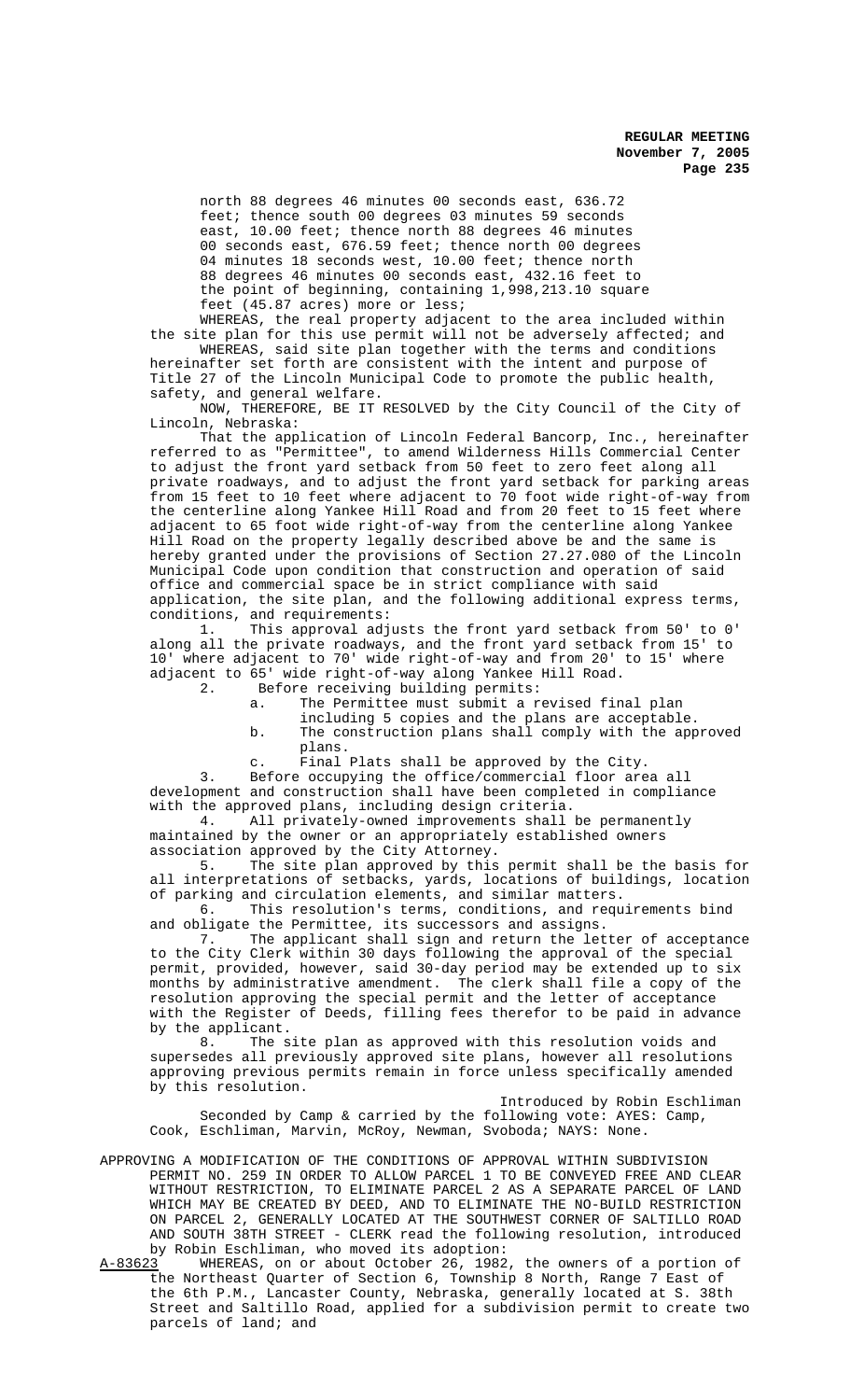WHEREAS, on or about November 2, 1982, the Lancaster County Board approved Subdivision Permit No. 259 approving the application to subdivide a portion of the Northeast Quarter of Section 6, Township 8 North, Range 7 East of the 6th P.M. into two parcels as described in Exhibit A attached to Subdivision Permit No. 259; and

WHEREAS, Subdivision Permit No. 259 restricted the creation and use of Parcel 1 and Parcel 2, as provided for in the Letter of Acceptance attached to Subdivision Permit No. 259 as Exhibit B; and

WHEREAS, Subdivision Permit No. 259 was filed with the Register of Deeds of Lancaster County, Nebraska, and recorded as Instrument No. 82- 17476. A copy of Subdivision Permit No. 259 is attached hereto, marked as Exhibit "1"; and

WHEREAS, Parcel 1 as described in Subdivision Permit No. 259 was created by deed, filed with the Register of Deeds of Lancaster County, Nebraska, and recorded as Instrument No. 83-2693; and

WHEREAS, Parcel 1 is now legally described as Lot 37, Irregular Tract, located in the Northeast Quarter of Section 6, Township 8 North, Range 7 East of the 6th P.M., Lancaster County, Nebraska ("Lot 37"); and

WHEREAS, Parcel 2 as described in Subdivision Permit No. 259 was never lawfully created by deed and the area described as Parcel 2 is part of Lot 38, Irregular Tract, located in the Northeast Quarter of Section 6, Township 8 North, Range 7 East of the 6th P.M., Lancaster County, Nebraska ("Lot 38"); and

WHEREAS, the City of Lincoln, rather than Lancaster County, now has subdivision control over Lot 37 and Lot 38; and

WHEREAS, the Owners of Lot 37 and Lot 38 have requested the City to modify the conditions of approval in Subdivision Permit No. 259 to (1) eliminate the restriction that Parcel 1 may only be conveyed free and clear so long as restrictions contained in paragraph 2 of Exhibit B to Permit No. 259 remain in full force and effect, and (2) provide that Parcel 2 as described on Exhibit A is no longer permitted to be created as a separate lot without going through formal subdivision approval pursuant to the City's regulations and requirements, and (3) eliminate the no-build restriction pertaining to Parcel 2 as set forth in paragraph 2 of Exhibit B of Subdivision Permit No. 259.

NOW, THEREFORE, BE IT RESOLVED by the City Council of the City of Lincoln, Nebraska that Subdivision Permit No. 259 is hereby amended to provide that Parcel 1, now known as Lot 37 I.T., located in the Northeast Quarter of Section 6, Township 8 North, Range 7 East of the 6th P.M., Lancaster County, Nebraska, may be conveyed free and clear without restriction, that Parcel 2, as described on Exhibit A to Subdivision Permit No. 259, is eliminated as a separate parcel of land which may be created by deed without going through formal subdivision approval pursuant to the City's regulations and requirements, and that the no-build restriction pertaining to Parcel 2 as set forth in paragraph 2 of Exhibit B to Subdivision Permit No. 259, is hereby eliminated.

BE IT FURTHER RESOLVED that the City Clerk is directed to record this Resolution with the Register of Deeds of Lancaster County, Nebraska, filing fees to be paid in advance by the Owners of Lot 37 and Lot 38.

Introduced by Robin Eschliman Seconded by Marvin & carried by the following vote: AYES: Camp, Cook, Eschliman, Marvin, McRoy, Newman, Svoboda; NAYS: None.

### **PETITIONS & COMMUNICATIONS - NONE**

### **REPORTS OF CITY OFFICERS**

ASSESSMENT RESOLUTIONS FOR BOARD OF EQUALIZATION SPECIAL ASSESSMENT GROUP III, TO BE HELD ON MONDAY, NOVEMBER 14, 2005, AT 10:00 A.M. - CLERK presented said Resolutions which were placed on file in the Office of the City Clerk.

LINCOLN WATER & WASTEWATER SYSTEM RECAPITULATION OF DAILY CASH RECEIPTS FOR OCTOBER 2005 - CLERK presented said report which was placed on file in the Office of the City Clerk.

REPORT FROM CITY TREASURER OF FRANCHISE TAX FOR THE MONTH OF SEPTEMBER 2005 FROM TIME WARNER CABLE - CLERK presented said report which was placed on file in the Office of the City Clerk.

REPORT FROM CITY TREASURER OF FRANCHISE TAX FOR THE MONTH OF SEPTEMBER 2005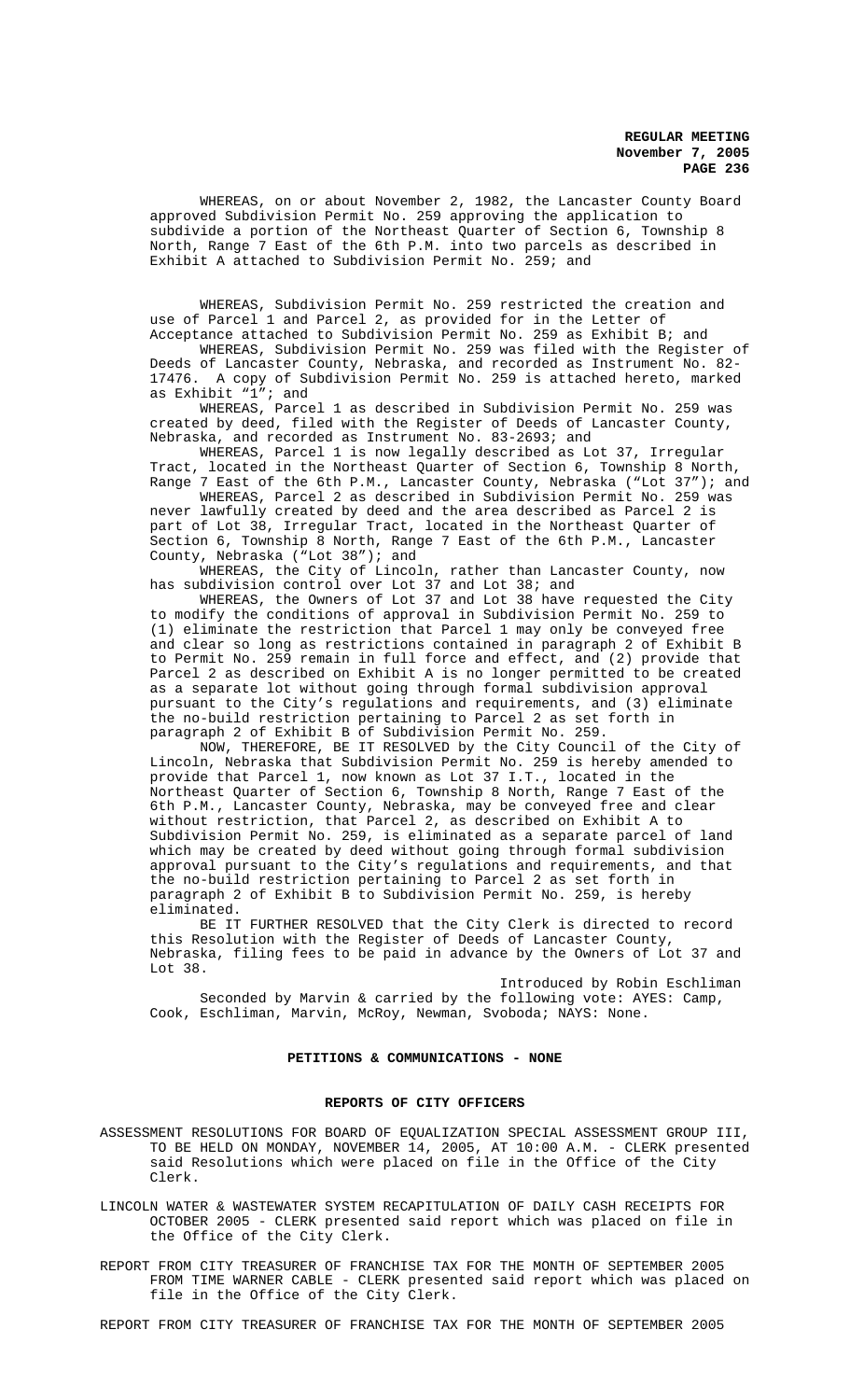FROM AQUILA - CLERK presented said report which was placed on file in the Office of the City Clerk.

- REPORT OF CITY TREASURER OF TELECOMMUNICATIONS OCCUPATION TAX FOR THE MONTH OF APRIL 2005: DIGIZIP; JULY 2005: NE TECH. & TELECOM.; AUGUST 2005: CELLULAR ONE, ALLTEL COMM. OF NEBRASKA, ALLTEL SYSTEMS OF MIDWEST, ALLTEL NEBRASKA, USCOC OF GREATER IOWA, NEW CINGULAR WIRELESS, AT&T COMM. OF MIDWEST, CRICKET, NE TECH. & TELECOMM., OCMC, ADVANCED TEL, VOICECOM, ONSTAR CORP., TRANS NATIONAL COMM., WORKING ASSETS FUNDING SERV., QWEST, VIRGIN MOBILE, TELECORP COMM., PRIMUS TELECOMM., GLOBAL CROSSING, MCLEODUSA, UCN INC., VERIZON, CIII COMM., INTELLICALL, ACN COMM., CINCINNATI BELL, XO COMM., TRACFONE WIRELESS, GUARANTEED, BUSINESS PROD. SOLUTIONS, STAR NUMBER, QUANTUM SHIFT, IBM GLOBAL, T-NETIX, KDDI AMERICA; SEPTEMBER 2005: NPCR, FIRST WIRELESS, SPRINT SPECTRUM, SPRINT COMM., MCI WORLDCOM, TWC INFO SERVICES OF NE, SHAFFER COMM., OCMC, NORSTAN NETWORK, NETWORK BILLING SYSTEMS, 360NETWORKS (USA), NEXTEL WEST CORP., SBC LONG DISTANCE, LIGHTYEAR, LDMI, NOS COMM., ACCERIS, TRI-M, GLOBALCOM, ZONE, GTC, AFFINITY, VARTEC, EXCEL, NOSVA, ATS MOBILE; JULY - SEPTEMBER 2005: CLARICOM, AMERIVISION, TOUCH 1, TRINSIC, MATRIX, VOICESTREAM - CLERK presented said report which was placed on file in the Office of the City Clerk.
- APPROVING THE DISTRIBUTION OF FUNDS REPRESENTING INTEREST EARNINGS ON SHORT-TERM INVESTMENTS OF IDLE FUNDS DURING THE MONTH ENDED SEPTEMBER 30, 2005 - CLERK read the following resolution, introduced by Dan Marvin, who moved its adoption:<br>A-83621 BE IT RESOLVE
- BE IT RESOLVED by the City Council of the City of Lincoln, Nebraska:

That during the month ended September 30, 2005, \$602,011.84 was earned from the investments of "IDLE FUNDS". The same is hereby distributed to the various funds on a pro-rata basis using the balance of each fund and allocating a portion of the interest on the ratio that such balance bears to the total of all fund balances.

Introduced by Dan Marvin Seconded by Eschliman & carried by the following vote: AYES: Camp, Cook, Eschliman, Marvin, McRoy, Newman, Svoboda; NAYS: None.

# ORDINANCES - 1<sup>st</sup> READING

- APPROVING (1) SITE LEASE FROM THE CITY AND THE COUNTY OF LANCASTER, NEBRASKA TO THE LINCOLN-LANCASTER COUNTY PUBLIC BUILDING COMMISSION, (2) LEASE AGREEMENT FROM THE COMMISSION TO THE COUNTY AND THE CITY AND (3) THE ISSUANCE OF NOT TO EXCEED \$2,000,000 OF THE COMMISSION'S TAX SUPPORTED LEASE RENTAL REVENUE BONDS, SERIES 2005, ALL WITH RESPECT TO THE ACQUISITION OF THE COURTHOUSE PLAZA BUILDING - CLERK read an ordinance, introduced by Dan Marvin, AN ORDINANCE of the City of Lincoln, Nebraska approving (A) a lease agreement among the Lincoln-Lancaster County Public Building Commission, as lessee, and the City and the County of Lancaster, Nebraska, jointly, as lessor, (B) a lease agreement among the City and the County, jointly, as lessee, and the Commission, as lessor, and (C) the issuance of not to exceed \$2,000,000 in aggregate principal amount of the Commission's tax supported lease rental revenue bonds; Series 2005B and related matters, the first time.
- AMENDING SECTION 4.54.010 OF THE LINCOLN MUNICIPAL CODE RELATING TO THE COMMUNITY FORESTRY ADVISORY BOARD BY MODIFYING THE MEMBERSHIP REQUIREMENTS TO ELIMINATE THE PROVISION THAT AT LEAST ONE VOTING MEMBER MUST RESIDE IN EACH OF THE CITY COUNCIL DISTRICTS - CLERK read an ordinance, introduced by Dan Marvin, AN ORDINANCE amending Section 4.54.010 of the Lincoln Municipal Code relating to the Community Forestry Advisory Board by modifying the membership requirements to eliminate the provision that at least one voting member must reside in each of the City Council districts; and repealing Section 4.54.010 of the Lincoln Municipal Code as hitherto existing, the first time.
- AMENDING CHAPTER 2.76 OF THE LINCOLN MUNICIPAL CODE RELATING TO THE CITY'S PERSONNEL SYSTEM BY AMENDING SECTION 2.76.175 TO CLARIFY THE PROCEDURE TO BE FOLLOWED WHEN AN EMPLOYEE IN A PAY RANGE PREFIXED BY "A" IS TEMPORARILY PROMOTED; AND AMENDING SECTION 2.76.380 TO CLARIFY THE PROCEDURE TO BE FOLLOWED WHEN GRANTING FAMILY SICK LEAVE TO AN EMPLOYEE IN A PAY RANGE PREFIXED BY E OR M - CLERK read an ordinance, introduced by Dan Marvin, AN ORDINANCE amending Chapter 2.76 of the Lincoln Municipal Code relating to the City's Personnel System by amending Section 2.76.175 to clarify the procedure to be followed when an employee in a pay range prefixed by "A" is temporarily promoted; amending Section 2.76.380 to clarify the procedure to be followed when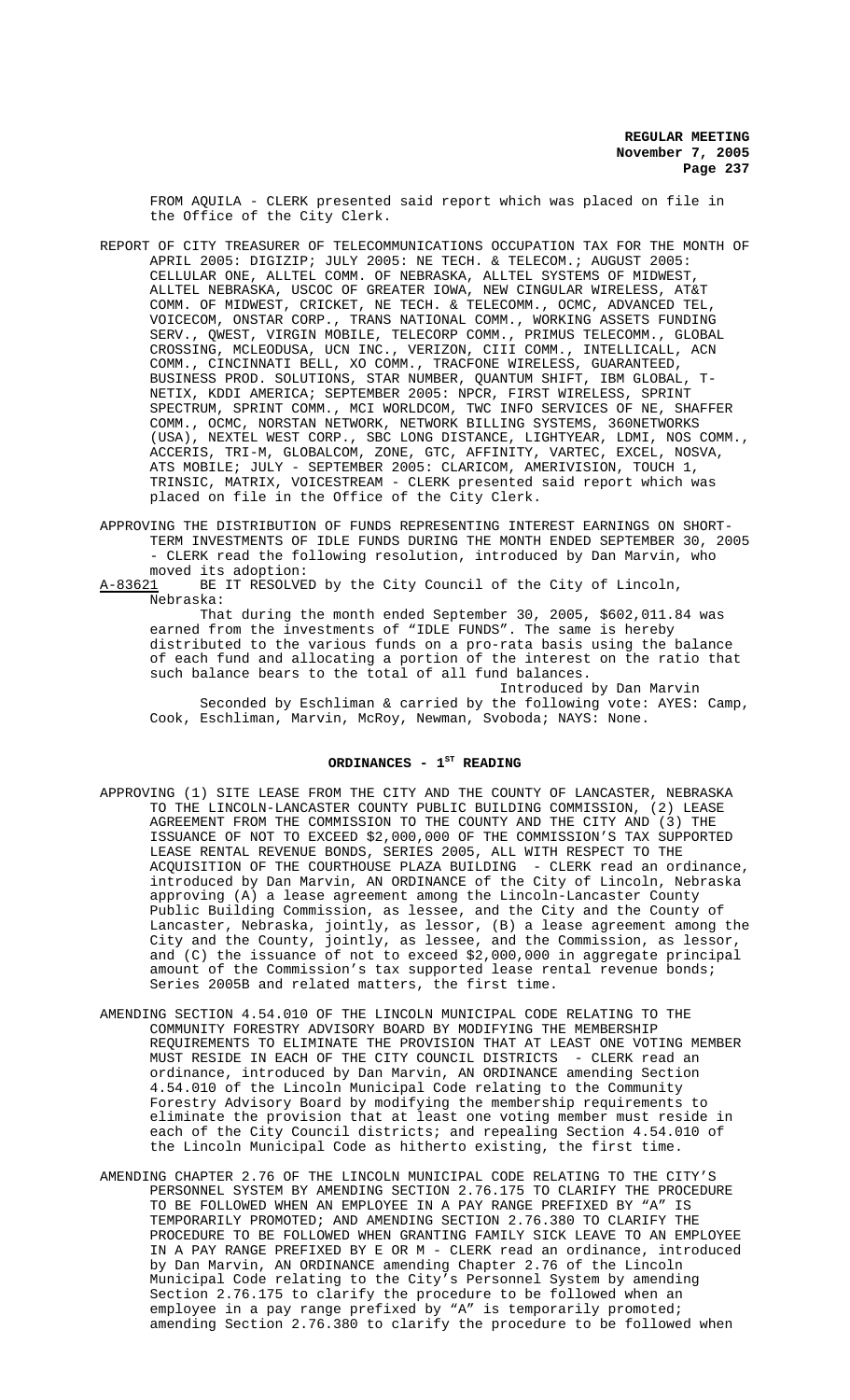granting family sick leave to an employee in a pay range prefixed by "E" or "M"; and repealing Sections 2.76.175 and 2.76.380 of the Lincoln Municipal Code as hitherto existing, the first time.

- DECLARING APPROXIMATELY 35,500 SQUARE FEET AS SURPLUS PROPERTY GENERALLY LOCATED AT 305 AND 345 F STREET - CLERK read an ordinance, introduced by Dan Marvin, AN ORDINANCE declaring the City-owned property generally located at 305 and 345 F Street as surplus and authorizing the sale thereof, the first time.
- CHANGE OF ZONE 05072 AMENDING TITLE 27 OF THE LINCOLN MUNICIPAL CODE BY AMENDING SECTION 27.65.080, COMMUNITY UNIT PLAN: DESIGN STANDARDS; DENSITY, TO ADD A PROVISION TO ALLOW PRE-EXISTING LOTS TO BE INCLUDED WITHIN THE LIMITS OF A COMMUNITY UNIT PLAN WITHOUT AFFECTING THE OVERALL DENSITY - CLERK read an ordinance, introduced by Dan Marvin, AN ORDINANCE amending Section 27.65.080 of the Lincoln Municipal Code relating to "Community Unit Plan; Design Standards; Density" to add a provision to allow pre-existing lots to be included within the limits of a community unit plan without affecting the overall density; and repealing Section 27.65.080 of the Lincoln Municipal Code as hitherto existing, the first time.
- CHANGE OF ZONE 05073 AMENDING TITLE 27 OF THE LINCOLN MUNICIPAL CODE BY AMENDING SECTION 27.37.020, B-5 PLANNED REGIONAL BUSINESS DISTRICT: USE REGULATIONS, AND SECTION 27.27.020, O-3 OFFICE PARK DISTRICT: USE REGULATIONS, TO ADD PUBLIC AND PRIVATE SCHOOLS TO THE LIST OF ALLOWED USES - CLERK read an ordinance, introduced by Dan Marvin, AN ORDINANCE amending Sections 27.27.020 and 27.37.020 of the Lincoln Municipal Code relating to use regulations to include public elementary or public high schools or private schools having a curriculum equivalent to a public elementary or public high school as permitted uses in the O-3 Office Park and the B-5 Planned Regional Business Districts, respectively; and repealing Sections 27.27.020 and 27.37.020 of the Lincoln Municipal Code as hitherto existing, the first time.
- AMENDING CHAPTER 5.16 OF THE LINCOLN MUNICIPAL CODE, CABLE COMMUNICATIONS, TO INCORPORATE THE CABLE COMMUNICATIONS REGULATIONS CURRENTLY FOUND IN CHAPTER 5.16 OF THE LINCOLN MUNICIPAL CODE AS UPDATED TO BE IN CONFORMANCE WITH FEDERAL LAW WITH THE NEWLY NEGOTIATED CABLE TELEVISION FRANCHISE, AND REPEALING CURRENT CHAPTER 5.16 IN ITS ENTIRETY - CLERK read an ordinance, introduced by Dan Marvin, AN ORDINANCE adopting a new Chapter 5.15 of the Lincoln Municipal Code, Cable Communications, to incorporate the cable communications regulations currently found in Chapter 5.16 of the Lincoln Municipal Code as updated to be in conformance with federal law and to coordinate the regulations with the newly negotiated cable television franchise, and repealing current Chapter 5.16 in its entirety, the first time.
- GRANTING TIME WARNER ENTERTAINMENT ADVANCE/NEWHOUSE PARTNERSHIP A COMMUNICATION SYSTEM FRANCHISE FOR CABLE TELEVISION WITHIN THE CITY OF LINCOLN PURSUANT TO AND SUBJECT TO THE PROVISIONS OF THE LINCOLN MUNICIPAL CODE - CLERK read an ordinance, introduced by Dan Marvin, AN ORDINANCE granting a cable communication facility franchise to Time Warner Entertainment-Advance/Newhouse Partnership, dba Time Warner Cable to provide cable television services and to maintain a cable communication facility with the City of Lincoln pursuant to and subject to the provisions of the Lincoln Municipal Code, the first time.

### ORDINANCES - 3<sup>RD</sup> READING & RESOLUTIONS

APPROVING A ONE-YEAR LEASE AGREEMENT BETWEEN THE CITY AND THE FIRTH COMMUNITY CENTER FOR THE LEASE OF SPACE BY THE LINCOLN AREA AGENCY ON AGING FOR ITS ACTIVAGE CENTER PROGRAM AT 311 NEMAHA STREET, FIRTH, NE. - CLERK read an ordinance, introduced by Jonathan Cook, accepting and approving a Lease Agreement between the City of Lincoln and Firth Community Center for the lease of office space by the Lincoln Area Agency on Aging for its ActivAge Center program at 311 Nemaha Street, Firth, NE for a oneyear term beginning September 1, 2005, the third time.

COOK Moved to pass the ordinance as read.

Seconded by Camp & carried by the following vote: AYES: Camp, Cook, Eschliman, Marvin, McRoy, Newman, Svoboda; NAYS: None. The ordinance, being numbered **#18641**, is recorded in Ordinance Book #25, Page

CHANGE OF ZONE 04085 - APPLICATION OF GEICO DEVELOPMENT FOR A CHANGE OF ZONE FROM R-2 RESIDENTIAL DISTRICT TO R-T RESIDENTIAL TRANSITION DISTRICT ON PROPERTY GENERALLY LOCATED AT S.W. 17TH STREET AND WEST A STREET